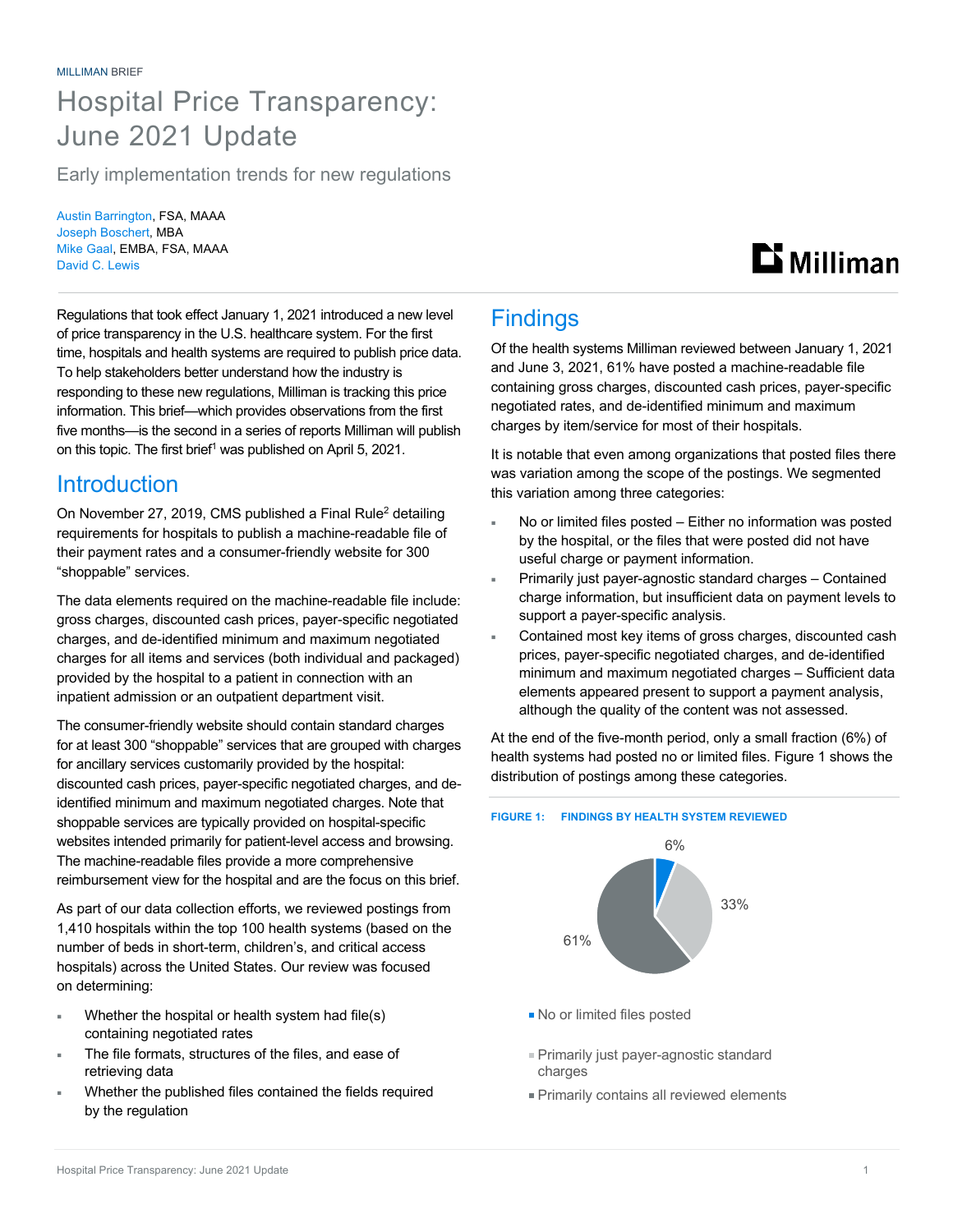As shown in Figure 1, 61% of health systems reviewed had posted a file containing the elements we reviewed. About one in three had posted payer-agnostic standard charges only, and a small fraction (6%) had either not posted any files or had posted a limited number of files.

#### **CHALLENGES WITH POSTED FILES**

Several challenges exist with the subset of published data Milliman is collecting, cleansing, standardizing, and analyzing:

- ¡ The payer name and line of business are often difficult to decipher and do not always appear identically across a hospital's file.
- The granularity of the data varies widely from hospital to hospital with some files incorporating an internal coding system as a level of detail in addition to common healthcare coding schemes.
- Some files contain what appear to be duplicate records, but have differing negotiated rates between the records, which could be due to missing attributes (such as procedure code modifiers) not published by the hospital.
- The level of detail in the files is not necessarily specific to how the negotiated charges are imposed for each payer: case rate, per diem, discount off of billed charges, etc. Additionally, there is no manner in which to distinguish a value derived from the hospital's experience data from one sourced directly from a contract.

Because of these challenges, it can be difficult to ascertain comparable information across hospitals and payers from a simple review of the files. In order to extract maximum value from the posted information, users will need to develop a methodology to convert the raw data into useful information. Milliman is developing a process for this that will be covered in future whitepapers and briefs.

#### Potential uses

The data being published opens up both opportunities and competitive threats for industry stakeholders including providers, payers, and technology vendors including:

Collecting, transforming, and automating the collection of current and historical payer rates to determine trends

Analyzing market position relative to competing providers and payers

Comparing hospitals' weighted average reimbursement based on utilization distribution and payer mix<sup>3</sup>

Developing direct-to-provider contracts for employers

Identifying the financial impact of network types and supporting negotiations

Assisting consumers to better understand the cost of healthcare services and episodes along with the impact of out-of-pocket costs

### Conclusion

The hospital price transparency rule introduces new opportunities and competitive threats. The landscape continues to evolve rapidly as hospitals and health systems work to meet the regulation. Milliman is closely monitoring the situation, and working to develop new tools for analyzing and enriching these new data assets. Even when working with files that contain all the elements required by the rule, there are challenges in using and comparing data as-is. Milliman provides the expertise and knowledge to better interpret hospital price data.

#### Limitations & caveats

- Each health system website was manually searched for price file data and some health systems post files that apply to multiple hospitals. In many cases, we only reviewed a sample of hospitals within a health system to ensure consistency of the posted data across the system. The three categories of findings (no or limited files posted, primarily just payer-agnostic standard charges, and primarily contains all reviewed elements) are assigned to a health system based on our observations that held true across a majority of the hospital files we reviewed within that health system and could be subject to sampling bias.
- The top 100 health systems were based on the total bed count in short-term, children's, or critical access hospitals. Our selections may not be representative of regional or nationwide averages.
- The categorizations in this brief reflect a point-in-time conclusion. Files may have been updated since retrieval and the categorization may not be complete.
- Reviewed elements include gross charges, discounted cash prices, payer-specific negotiated rates, and de-identified minimum and maximum charges by item/service.
- No audit of the values in the files was performed.
- There are over  $6,000$  total hospitals<sup>4</sup> in the United States and results are subject to change as more data is collected and analyzed. We are analyzing files for short-term, critical access, and children's hospitals in this brief.
- The CMS Final Rule contains a standard file naming convention, but we did not analyze this as part of the current brief.